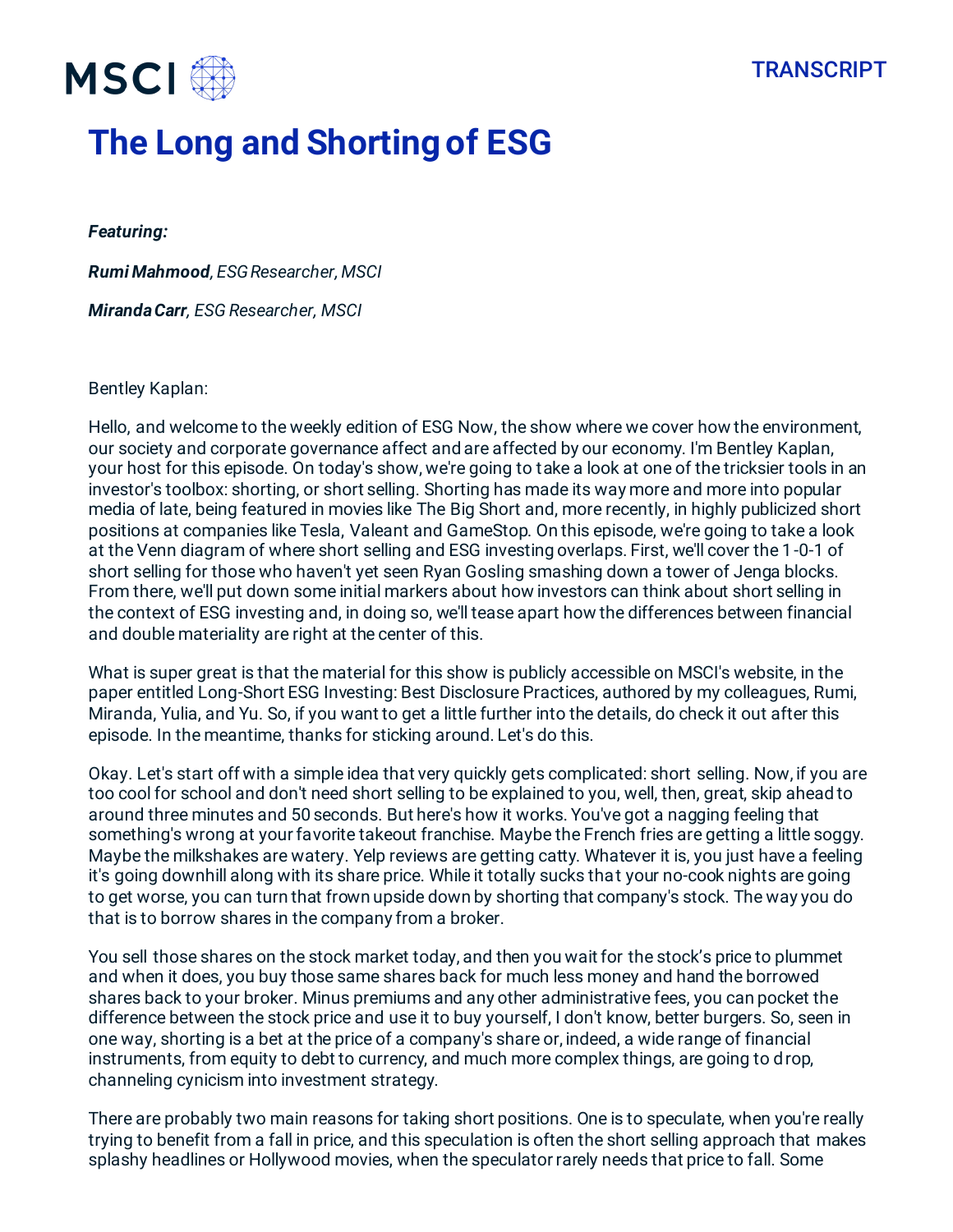

investors have turned gutsy short positions into very big returns by shorting companies like Valeant Pharmaceuticals, Lehman Brothers, Enron, Wirecard, or even a whole currency like the British pound. Putting aside the sexier speculation type short positions, investors also use shorting as a way of hedging their existing investment risks, and that's to help offset some risk that you take on by, say, buying shares in a company.

You see, if those shares rise in value, then great, but if they drop, you can help stem those losses by holding short positions that have complementary risk profiles or characteristics; not so much needing a specific price to fall, but rather using it as a kind of back-up plan.

Okay. So that was your roughshod, whistle-stop tour of short selling. I hope you enjoyed yourselves. But now we're going to try and crack a truly complex nut. How do we understand or talk about the ESGness of short selling? In the maturing world of ESG investments and reporting, ownership of shares or debt is something that's been a lower hanging fruit. If you hold company shares or debt, it's not philosophically complicated to figure out how your investments are ultimately tied into the ESG impacts of those holdings, like, say, the volume of carbon emissions or the sales of controversial weapons. But having a short position is kind of the opposite of that direct holding, but also not really the opposite. You don't own shares or debt in a company, so your investment isn't directly linked to the ESG impacts of that company, but you do remain bound to the price of those investments, their financial performance, whether they go up or down. Now, if you want to start adding up the total ESG impacts, like carbon emissions, of a portfolio that does include both short and long positions, you need to figure out a way of adding apples to oranges. We at MSCI aren't the only ones thinking about this challenge.

So to try and figure out how all of this might work, we did some canvassing or, to be more honest, some of my colleagues did some canvassing. Rumi Mahmood, out of our London office, is one of those colleagues. To start with, Rumi broke down exactly why this consultation is needed.

#### Rumi Mahmood:

So, ESG reporting frameworks to date have mainly focused on long-only portfolios and short positions have typically been excluded from ESG analysis to date, but with heightened regulatory and client scrutiny, and wider adoption of ESG integration by long-short portfolio managers, the question of how to report ESG metrics for short positions is becoming increasingly urgent. A key issue underpinning investor views on reporting short positions is whether the investor is assessing a company's real-world impact, that is double materiality, or whether they are focusing solely on ESG risk-return metrics or financial materiality.

So, real-world metrics in this context refer to tangible, measurable outcomes, such as emissions released in the air, wastewater produced, or controversial weapons sold, and their significance lies in the ability to measure these as outcomes in the physical world and not just accounting terms. On the financial materiality side, this approach considers adoption of approaches purely from a risk-return perspective, with the main focus being the potential impact of ESG and climate metrics on a company's own financial performance.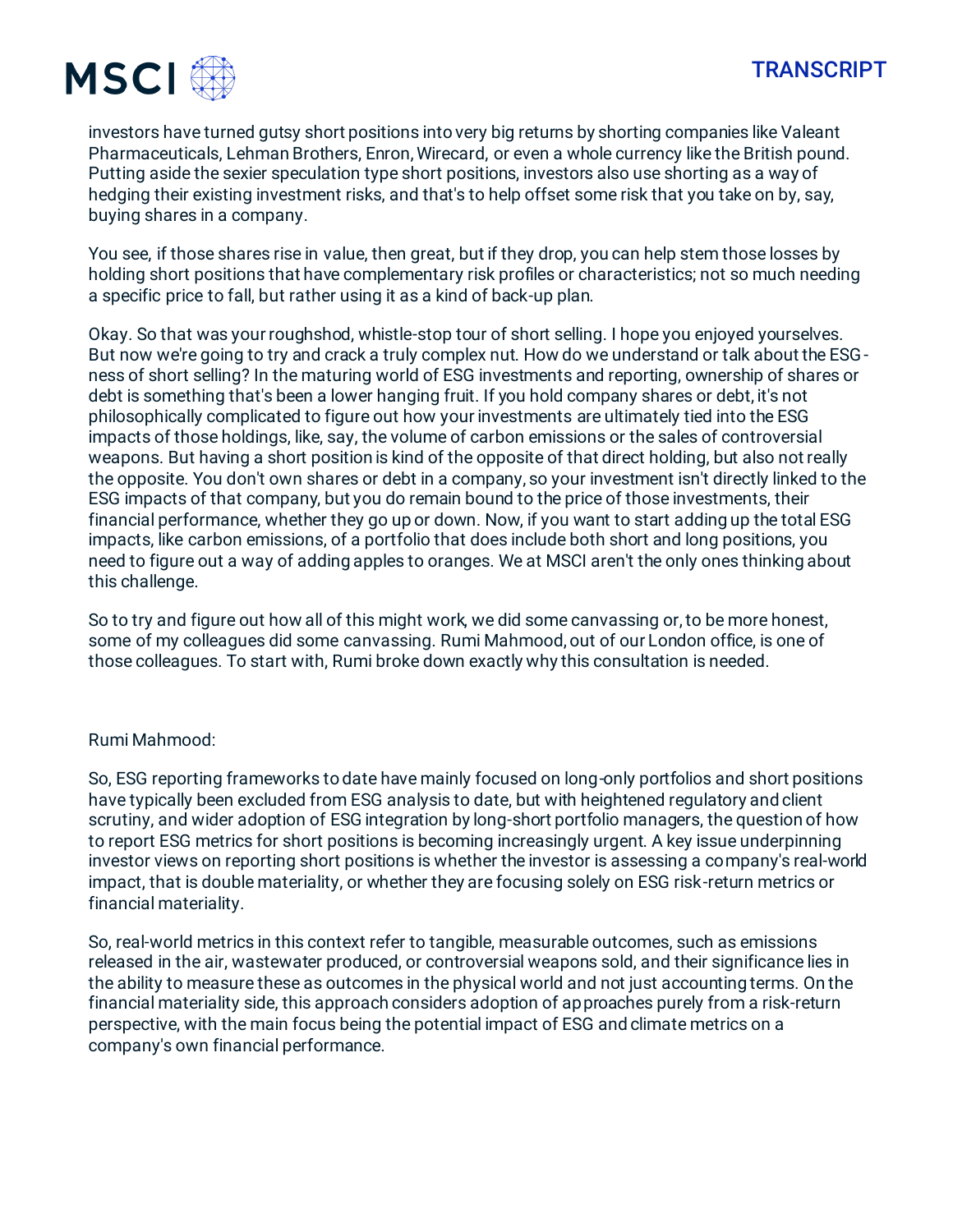



### Bentley Kaplan:

So, here is the rub. Broadly, you can look at ESG through two lenses. One is through so-called financial materiality. Here what matters is how ESG impacts a company's financial performance. If a company is pumping out carbon emissions and then regulators implement carbon caps or taxes, what financial implications does that have for the company? The other lens that Rumi talks about is double materiality. This includes the financial impact on a company, but it also adds a new dimension, a company's externalities, its impact on society or the environment. As an illustrative example, in double materiality, a company's physical carbon emissions not only represent a financial risk to the company but also the risk of exacerbating climate change. For some stakeholders, it's all about double materiality, but for others, it's only about financial materiality. The problem is, when you zoom out from a single company and you want to scale this up into a portfolio level report, the way you do it for double materiality could be very different to the way you do it for financial materiality. With this in mind, Rumi then took us through two potential routes for portfolio reporting.

#### Rumi Mahmood:

How they report these typically can be done in two main ways. So that's net and gross market exposures. The net exposures measures a portfolio sensitivity to price risks, while gross exposures measures the total amount of money that a portfolio transacts or injects in the market through both the long and the short legs. So it's the absolute value of capital going both through the long and short legs. The metrics at a portfolio level can thus be offset between the long and the short legs to derive the net portfolio level ESG attributes, or financial metrics if you will, and they can be summed across the long and short legs, so the gross attributes. The gross weights in this case don't consider the ESG attributes of the long and short legs separately, but rather flag all of them and may support investors' capital allocation decisions; whereas the net can give a sense of net risk exposure between the long and short legs.

#### Bentley Kaplan:

Okay. Rumi is a truly cool customer, and he's dropping those swanky financial terms like honey off a spoon. But if you're not an investor, don't panic, here are the crib notes. If you're taking a whole portfolio of investments that includes both short and long investments, to get an overall picture you kind of have two options. One is to net your investments. Simplistically, what happens here is that you offset your exposure on long positions with those on short positions. The other option is to use a grossing approach. Here you take a total exposure on long positions and you add them together, and then you do the same for those on short positions. Now, one area where the difference between netting and grossing becomes really important is when you look at a company's externalities, its impacts on the world, because holding a short position in a company does not create any connection between you as the investor and that company's actual impact on the world, like its carbon emissions. Your connection stops at the price of that investment. So when it comes to something like carbon emissions across a whole investment portfolio, how can an investment manager with long and short positions report? How should they report? Can short positions be used to net out long positions? This is basically what we wanted to get to the bottom of, and how stakeholders answered those questions is what Rumi told me about next.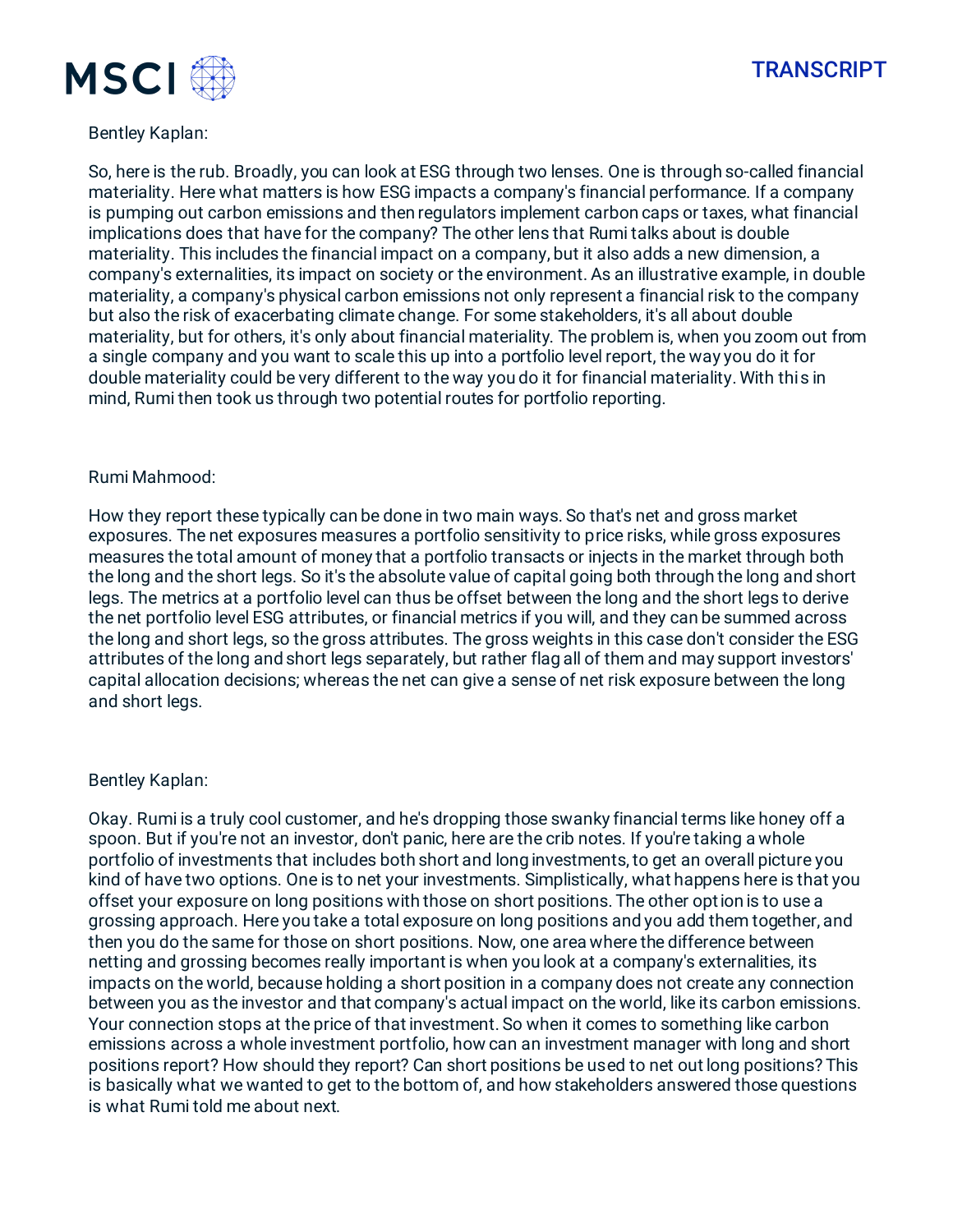

### Rumi Mahmood:

So the landscape of investor types is quite varied, and their perspectives can vary quite a lot. Priorities and motivations for ESG reporting are, therefore, quite diverse and nuanced. To help establish what the market regards as intuitive, meaningful and transparent in the context of ESG reporting for short positions, MSCI conducted 20-plus consultations across US, Europe and Asia, with a variety of market participants, including major asset owners, asset managers, and hedge funds, to gather their views on how short positions are currently being reported and their function as a tool for implementing ESG in different portfolios. Asset owners predominantly expressed a view that ESG and climate reporting should focus on transparency and real-world metrics, and they firmly delineated between ESG transparency reporting for clients and ESG risk reporting for portfolio managers, and considered that the two require very separate reporting frameworks and shouldn't be conflated. Asset managers, on the other hand, didn't express any strong views in the aggregation of ESG metrics, but consider ed that for transparency and ESG risk reporting purposes the long and short legs should be reported separately. They also considered that absolute tons of carbon emissions and carbon price risk are separate concepts and therefore require different reporting approaches. Alternative investment managers, such as hedge funds, were pretty much in favor of netting ESG metrics, including carbon emissions, and felt that shorting poor ESG performers should therefore result in some credit at the aggregate portfolio level. Furthermore, hedge funds generally approached the ESG reporting discussion through a lens of risk management and net economic exposure rather than double materiality or real-world impact.

#### Bentley Kaplan:

Right. So the priorities and mandates of these different stakeholders fed into their views about how ESG and short position should be reported. Key differences emerged in whether ESG metrics should be netted, i.e. canceled out, or grossed, and this looked to fall along the lines between financial and double materiality. Holding short positions doesn't cancel out your investment in a company with a problematic externality or impact, like high carbon intensities or cluster munitions. Our respondents also expressed clear differences on whether long and short positions should be reported separately or together, and the views and mandates and opinions of these stakeholders is a key guide to our work at MSCI ESG Research and to MSCI as a whole. To be frank, a lot of the discussion around shorting and ESG is probably still to come. Regulators haven't really taken a firm line on shorting within ESG reporting yet, and this may change in time with authorities like the UK's Financial Conduct Authority, or the FCA, and the European Securities and Markets Authority both seeking feedback, holding consultations on short selling. But for now, only the FCA has included explicit reference to sustainable investing. Wherever these discussions will ultimately lead and how regulations on disclosure might unfold, the questions that sit at the core of current and future debates around ESG and shorting probably won't be changing all that much. To take us through these fundamental questions, I managed to snag one of Rumi's co-authors and a serial guest on the podcast, Miranda Carr, coming to us from MSCI's Singapore office. First Miranda laid out for me how ownership of a long-only investor creates a different set of engagement tools than it does for a short seller.

#### Miranda Carr:

Yes, because this comes to the heart of some of the key debates about is shorting appropriate for responsible investment, which has been a wider debate outside of what we concentrated on for our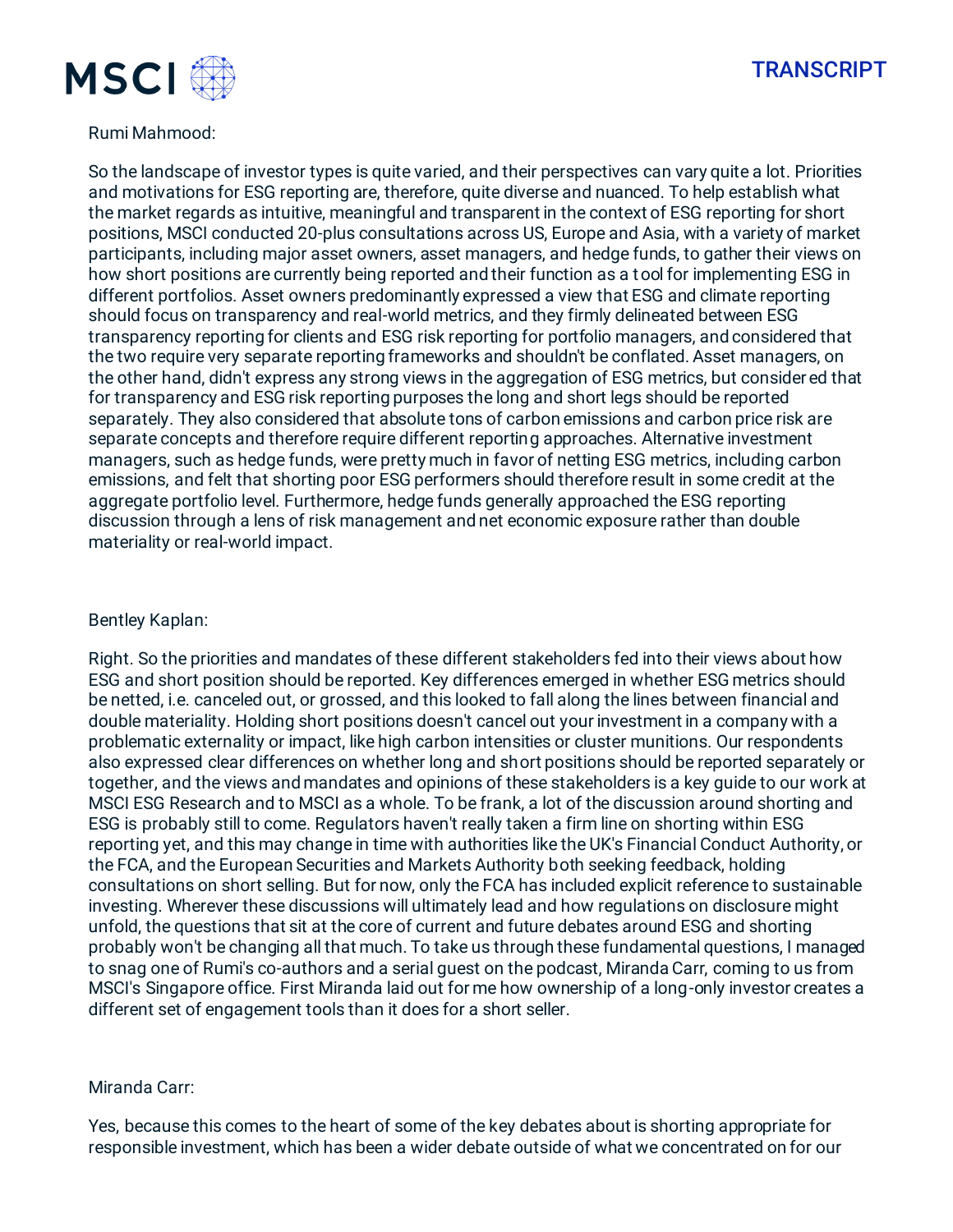

current position paper. The use of shorting and how effective it is in influencing a company's behavior, engaging with the company, and actually making some of your ESG objectives or goals over the longterm, particularly on the climate side, can you actually achieve that through shorting as effectively as you can with a long-only portfolio? This generated a huge amount of debate during the consultation, and there was quite a bit of disagreement between some of the asset managers and some of the hedge funds. Basically, as a shareholder in the company, you own a share. You have the right to engage with that company. You can go to the AGM. You can vote against the directors. If you're a big enough shareholder, you'll have meetings regularly with that company. So you can help influence that company's strategy, its climate targets and its overall ESG goals, and if it's underperforming, then you can put pressure directly on that company as a shareholder. This forms part of the UNPRI principles. The second principle is being able to engage. Obviously if you're a short seller, that's a lot more difficult. You don't have a vote. You don't have direct engagement opportunities. So the main argument for shorting is then the best way to influence a company's behavior is that you're punishing the company by shorting it, you'll put pressure on its share price, and potentially you will also be... The fact that the company knows that you're shorting it, and potentially that will become known in the public, that in itself will put a lot of less direct but still significant pressure on the company.

You do have some instances where there's been very, very good and very strong activist campaigns being mounted by short sellers and that has influenced a company's behavior. But the way we were looking at it from is, if you're looking at a portfolio level, and so you may have a most multitude of short positions and a multitude of long positions, you're not going to be taking an activist stance on every single one of those, it's only going to be on a selective basis. So once you get to the portfolio level and you're talking about a large number of positions, then some of those key arguments about directly targeting the company through shorting through activist positions, they start becoming less relevant. So there's a whole different argument about how shorting can be used, how long positions can be used around engagement, which is very, very different from even just the portfolio reporting level.

#### Bentley Kaplan:

Right. So being a short seller does not mean that you cannot affect the behavior of a company. The role that short sellers can play in basically sense-checking company share prices is important, and the rise of ESG is giving short sellers a whole bunch of new data that can inform their strategy. We may see interesting applications of ESG data in this way in future but, by and large, direct ownership opens more doors to conversations with company management, more scope to constructively push for improvements and changes. The other question that will continue to underpin these discussions is one about economic exposure versus ownership.

#### Miranda Carr:

So in terms of whether you short or whether you go long and how you should think about your ESG position on that, one school of thought, which basically says that ESG is a price risk, or climate is a price risk. So, in common with any other risk, such as currency, interest rates, or even bad governance, you could basically just say, "I want to hedge that out of my portfolio. I don't want exposure to that. And so, therefore, I'm going to take a short position to hedge either that ESG or climate risk," in the same way you would do with any other metric. The trouble is obviously when you get into the exposure side and how you're making money from that short position, it starts getting into the topics that ESG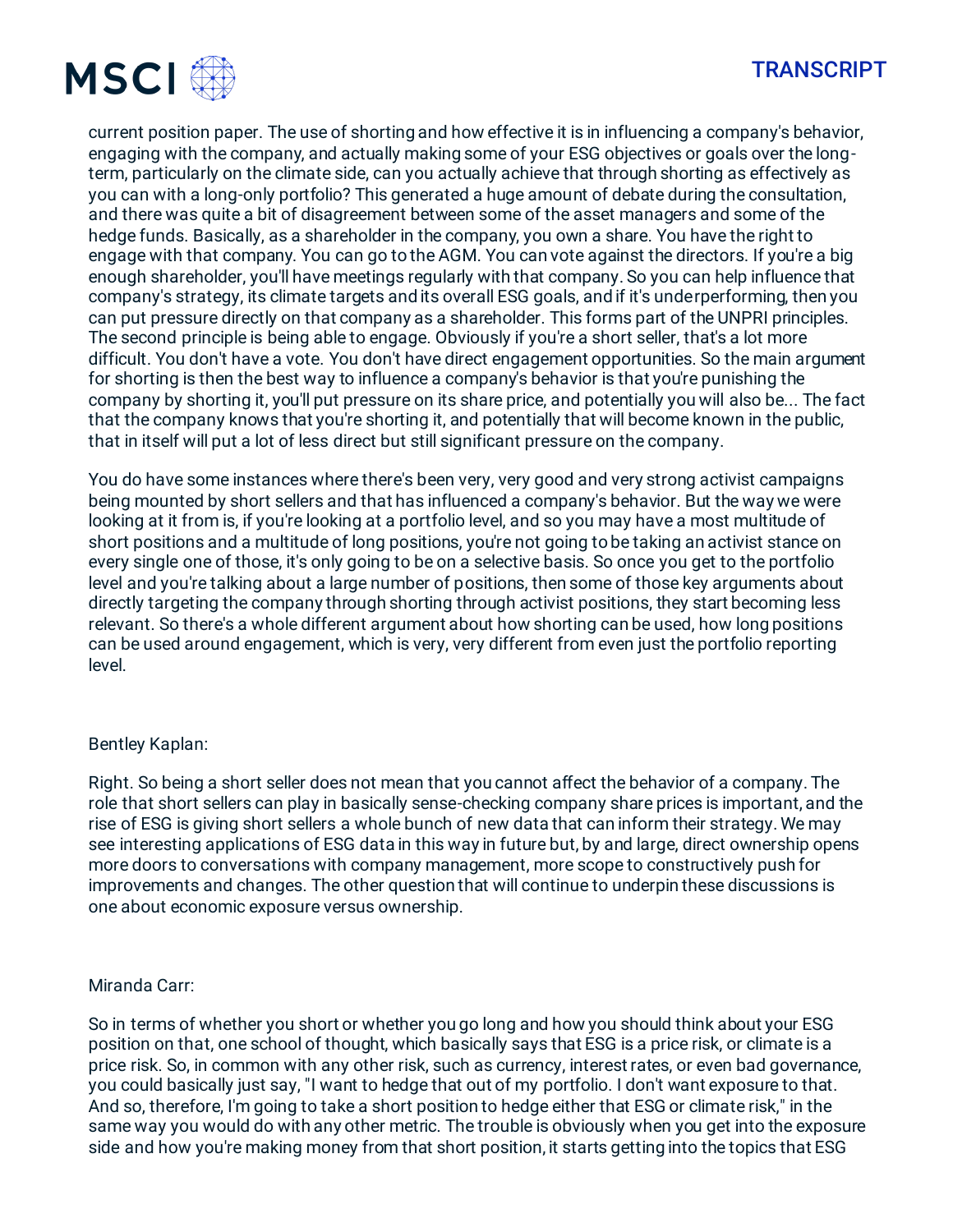

tackles, things like whether the company has exposure to child labor, whether it has exposure to controversial weapons. So if you then net out some of those risks and therefore it looks like the portfolio is not exposed to that risk, then there's a risk that you're not reporting your full exposure to some of these bigger issues that are flagged under ESG reporting.

It was interesting. The asset owners very much said, "Okay. If someone's long or someone's short and they have exposure to a company that's involved in child labor, we need to know that, regardless of what the economic position is. We need to know it, we need to understand it, and it just needs to be reported." That's why the transparency element is so important, because how the money is being made, how the positions are potentially leading to exposures in some of these more controversial areas, is a really important part of the total ESG picture for both a company and a portfolio.

#### Bentley Kaplan:

So the impact of specific company activities on myriad ESG metrics is becoming increasingly important. For asset owners at our consultation, netting out ESG risk was not equivalent to reducing impact, and reducing impact matters to more and more investors, including asset owners, because the frameworks surrounding investment and responsible investment are crystallizing rapidly, and where regulators ultimately set down their markers on ESG and short selling is really going to matter.

#### Miranda Carr:

The EU regulators, they haven't yet taken any stance and they're going to wait a few years. Further consultations will be had in terms of how to treat shorting in portfolio reporting. But what the regulators are very keen, particularly in the EU, to avoid is obviously any sense of greenwashing, so that if you have exposure to a high climate emitting company, you're netting that off in your reporting, there's a potential that the regulator would still like to know that that position exists and what your total economic exposure is, regardless of the total risk position. So I think this is going to be a key factor in terms of how important this issue is going to become because how you report at the portfolio level, how you report at the fund level, will then influence how the companies will be reporting to the regulators and whether the funds are going to be classed as green or not green, or Article 8 or Article 9.

So this becomes the regulatory treatment of the short positions, is going to be the next big hurdle that we'll see over the next few years, and that's where a lot of the discussion is going to happen.

#### Bentley Kaplan:

So Miranda and Rumi have given us plenty to think about. For now, even though it's early days, we at MSCI do have some early recommendations based on the majority opinions we heard from the investors that we talked to. If you have a long-short portfolio, we don't think that there is a single report or aggregation method that's going to cover all ESG and climate requirements. Because there are so many different integration priorities, like strategy and intention and ownership and risk management, you invariably end up with multiple potential reports and a fair dollop of complexity. So, as always, our trustee starting point here is transparency, and here it's important to note that there is a clear difference between ESG risk and ESG transparency. Carbon emissions is a clear example of this.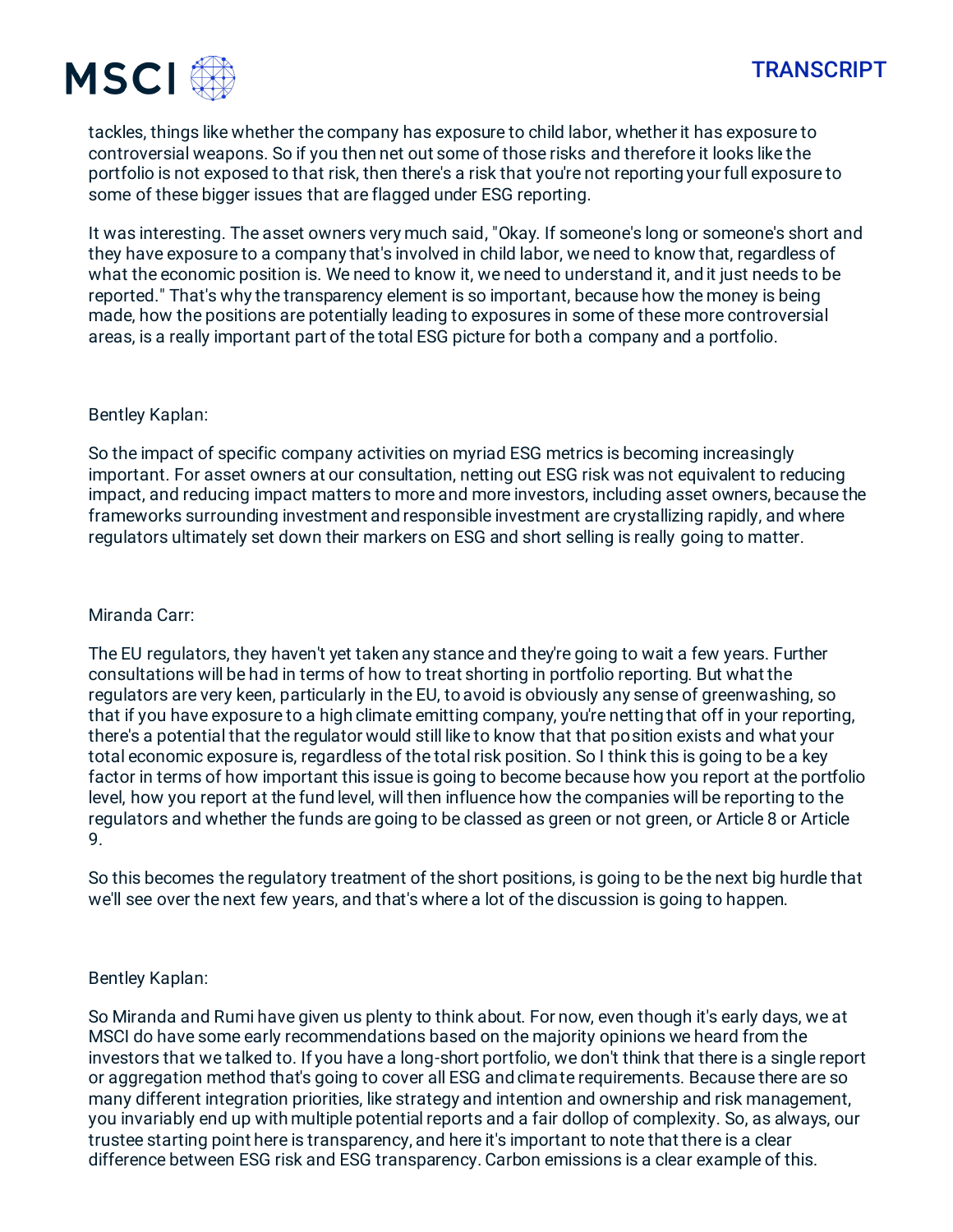



Mitigating physical units of emissions is not the same as mitigating your economic exposure to those emissions.

So we think that, as a standard approach, long and short positions and the ESG metrics should be reported separately. If an investment manager wants to show aggregated ESG metrics of their total portfolio and wants to show net ESG risk, then we think that, in the interests of transparency, they should also show separate ESG metrics for both the long and short positions. I know, even though more reporting is the last thing that a money manager wants to hear, we think this is the simplest way for now to avoid potential conflation of intent, impact, ownership and risk management into any one aggregation scheme. It's not easy to add apples and oranges together and approaches to incorporate long and short positions in reports will clearly differ, but, at the very least, we should be clear about what is an apple and what is an orange.

That is it for the week. A massive thanks to Rumi and Miranda for their take on the news with an ESG twist. A reminder that the full paper is available for free on msci.com, and it's called Long-Short ESG Investing: Best Disclosure Practices. It's pretty readable, even for non-specialists, and we do think it's going to help clarify some of the outlines around this growing ESG topic. Most of all though, thank you very much for tuning into the show. Don't forget to rate and review us wherever you're listening, and do tune in again next week for the spicy, saucy Mike Disabato.

The MSCI ESG Research podcast is provided by MSCI Inc subsidiary, MSCI ESG Research LLC, a registered investment advisor under the Investment Advisors Act of 1940. This recording and data mentioned herein has not been submitted to nor received approval from the United States Securities and Exchange Commission or any other regulatory body. The analysis discussed should not be taken as an indication or guarantee of any future performance, analysis, forecast or prediction. The information contained in this recording is not for reproduction in whole or in part without prior written permission from MSCI ESG Research. None of the discussion or analysis put forth in this recording constitutes an offer to buy or sell or promotional recommendation of any security, financial instrument or product or trading strategy. Further, none of the information is intended to constitute investment advice or recommendation to make or refrain from making any kind of investment decision and may not be relied on as such. The information provided here is as is, and the user of the information assumes the entire risk of any use it may make or permit to be made of the information. Thank you.